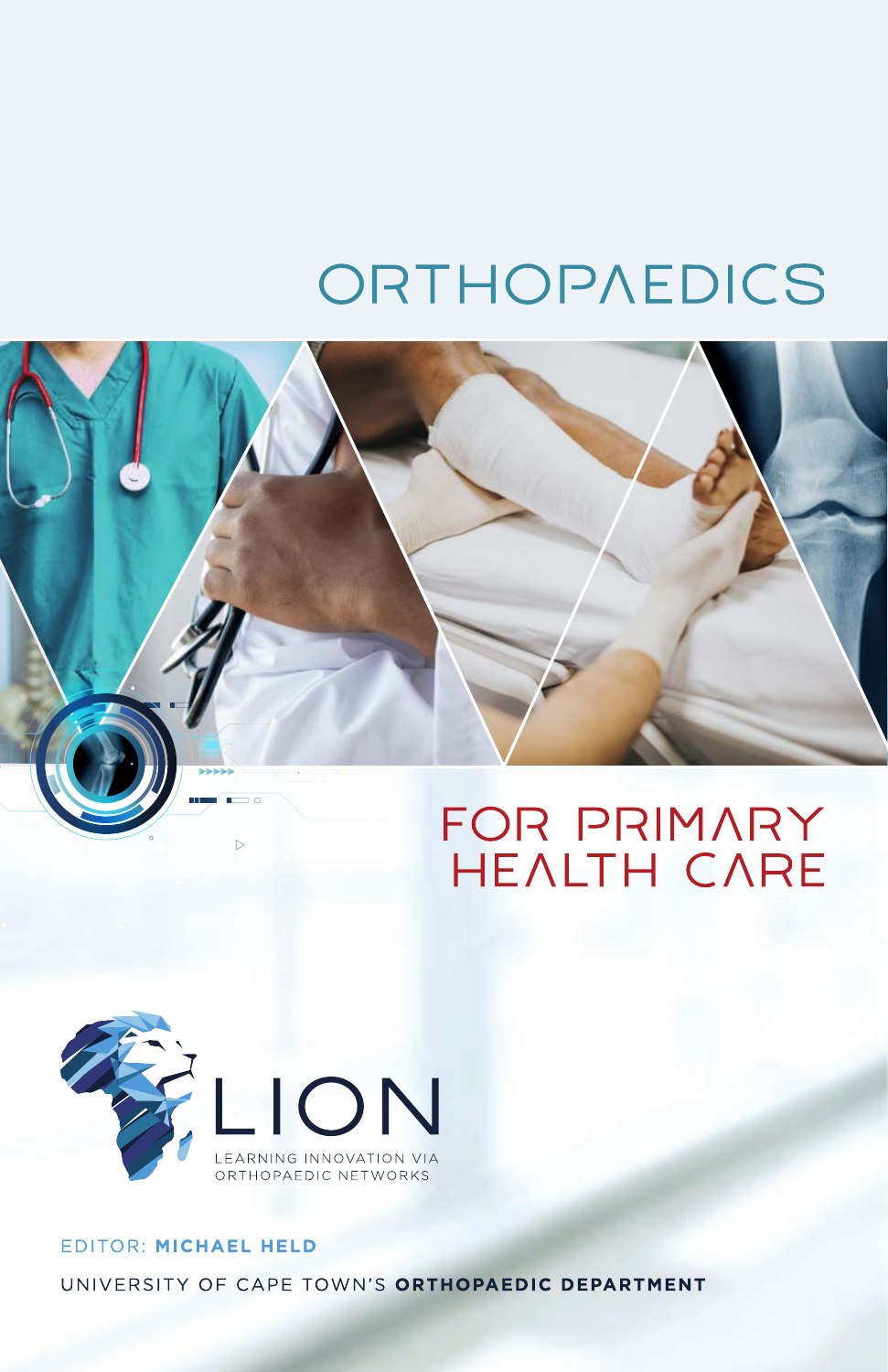# **Bone and joint infection basics**

#### by Michael Held & Maritz Laubscher

#### **Learning objectives**

- 1. Know the pathophysiology and differences between children and adults.
- 2. Know the risk factors.

<u>. . . . . . . . . . . . . . . . .</u>

3. Understand the most common pathogens and know how to approach

#### **Introduction**

Bone and joint infections can be **acute**  or **chronic**. Acute infections should be treatedas orthopaedic emergency.

Especially

for children and

immunocompromised patients infections, acute infections canlead to severe systemic illness and can have detrimental long term morbidity if not treated urgently.

**Osteomyeltits** (infection of bone) can be divided

into acute, sub-acute and chronic. In sub-acute osteomyelitis, infection lasts from one to several months, after which chronicity begins. Chronic osteomyelitisis characterised by progressive bone destruction and new bone apposition.

# **Pathophysiology**

#### **Hematogenous**

Compared to children, adult osteomyelitisis rarely hematogenous, i.e. originated ortransported by blood. When it occurs, it usually affects the spine. It is caused by microorganisms that seed the bone in the event of bacteremia. The most common organism found in hematogenous

spread is Staphylococcus aureus. Hematogenous infections are most common in children.The metaphysis is the most common site because it is rich in blood supply (althoughthis has sluggish flow) and is an actively growing part of bone. It also has relatively fewer phagocytes than the physis or diaphysis.

#### **Contiguous spread**

This mode of contamination can be associated with previous surgery, an old non healing wound (diabetic foot, neuropathic ulcer) or a previous trauma. Infection spread by contiguity from adjacent tissue to bone.

#### **Direct inoculation**

Open fractures, penetrating injuries or bone surgeries can be a direct source of infection, resulting in osteomyelitis.

#### **Risk factors**

- Recent trauma or surgery
- **Immunocompromised patients**
- IV drug use
- **Poor vascular supply**
- **Systemic conditions such as diabetes** and sickle cell anaemia
	- Peripheral neuropathy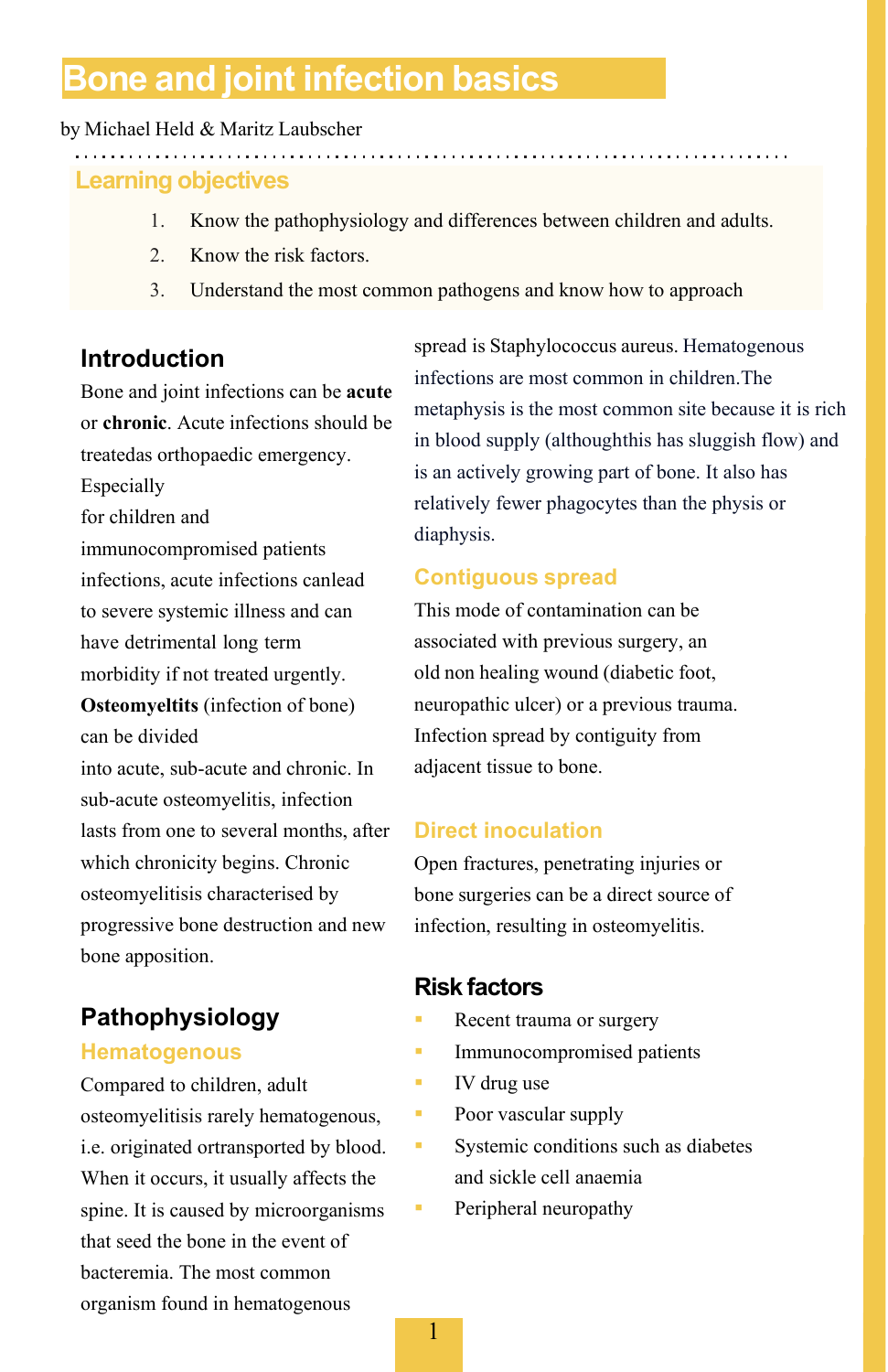## **Classification**

Osteomyelitis may be classified based on the duration of illness (acuteversus chronic) and the mechanism of infection (haematogenous versus nonhaematogenous).

which accounts for 80–90% of positive cultures. The table below shows common organisms of different age groups and patient populations with antibiotic choice, but this should be guided by local authorities.

#### **Bacteriology and antibiotics**

The most common infecting organism is staphylococcus aureus in all age groups,

| <b>Patient cohort and bacteriology</b>  |                                                                                                                                                                                                  | <b>Antibiotics</b>                                                                                        |
|-----------------------------------------|--------------------------------------------------------------------------------------------------------------------------------------------------------------------------------------------------|-----------------------------------------------------------------------------------------------------------|
| <b>Neonates</b>                         | S. aureus (MRSA), Group<br><b>B</b> strep<br>Gram negatives                                                                                                                                      | Cloxacillin (Fusidic Acid)<br>3rd gen cephalosporin                                                       |
| $6$ months $-4$ years                   | S. aureus, K. kingae, H.<br>influenzae (rare)                                                                                                                                                    | Cloxacillin<br>+ Ampicillin/3rd gen cephalosporin                                                         |
| $>4$ years                              | S. aureus                                                                                                                                                                                        | Cloxacillin                                                                                               |
| Adults (acute)                          | S. aureus                                                                                                                                                                                        |                                                                                                           |
| Penicillin allergy<br>immunocompromised | S. aureus, S. pneumoniae,                                                                                                                                                                        | Clindamycin<br>$C$ loxacillin + 3rd gen cephalosporin                                                     |
| Sickle cell disease                     | pseudomonas, fungal<br>S. aureus, Salmonella                                                                                                                                                     | $C$ loaxillin + 3rd gen cephalosporin<br>Cefazolin is an alternative to Cloxacillin<br>(if not available) |
| contiguous chronic<br>osteomyeliti      | The most common causative<br>organisms are:<br>Enterobacteriaceae sp.<br>Staphylococcus sp.<br>Pseudomonas aeruginosa<br>Enterococcus sp.<br>In 45% of infections multiple<br>organisms cultured | Common organisms of different age<br>groups and patient populations with<br>antibiotic choice             |
| heamatogenous chronic<br>osteomyelitis  | Staphylocossus aureua is<br>the most common organism<br>involved in adults (60-90%)                                                                                                              |                                                                                                           |